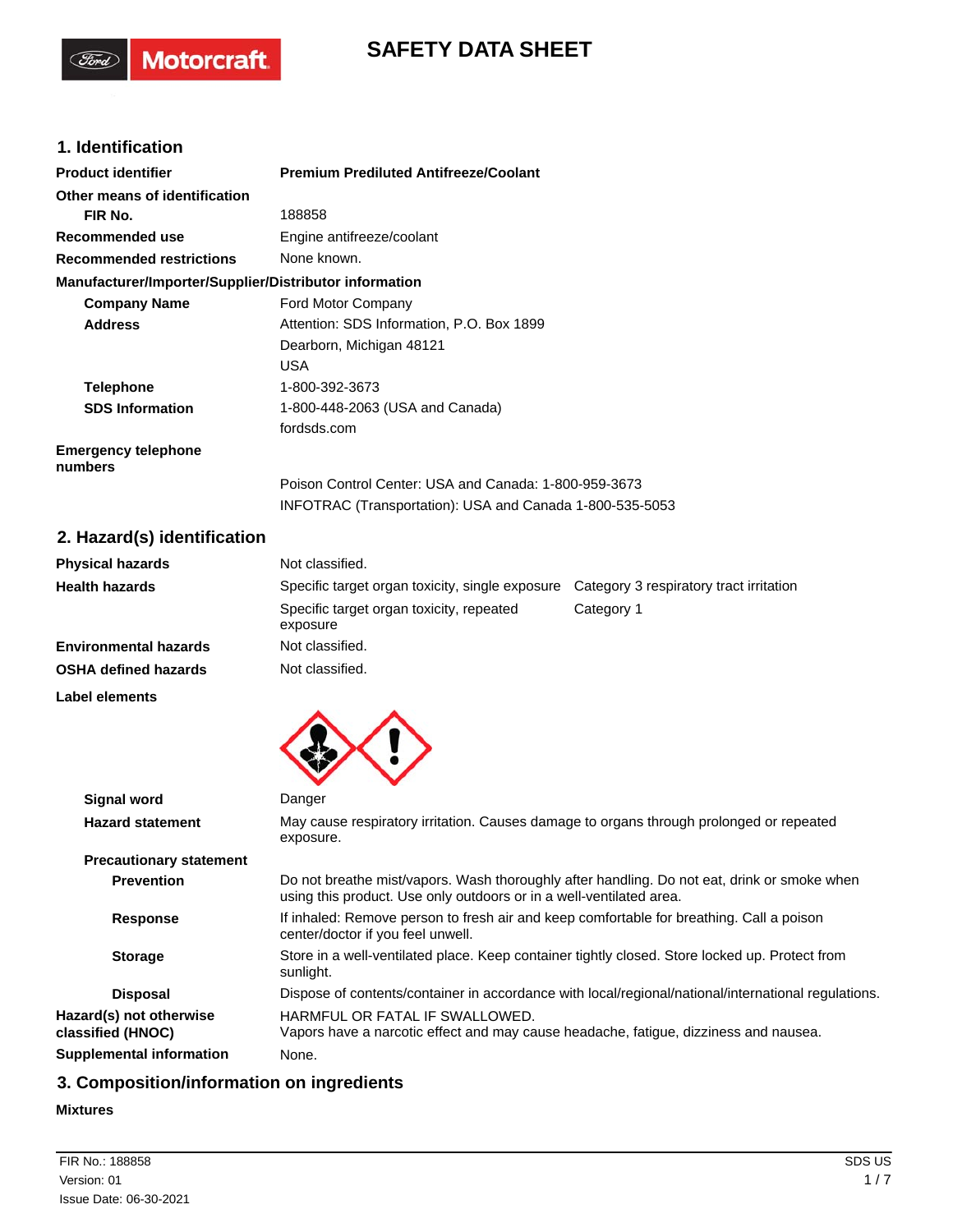| <b>Chemical name</b>                                                         | <b>Common name and synonyms</b>                                                                                                                                                                                                                                                                                                                                                                             | <b>CAS number</b> | %     |  |
|------------------------------------------------------------------------------|-------------------------------------------------------------------------------------------------------------------------------------------------------------------------------------------------------------------------------------------------------------------------------------------------------------------------------------------------------------------------------------------------------------|-------------------|-------|--|
| ETHYLENE GLYCOL                                                              |                                                                                                                                                                                                                                                                                                                                                                                                             | 107-21-1          | 51.47 |  |
| 2,2'-Oxydiethanol                                                            |                                                                                                                                                                                                                                                                                                                                                                                                             | 111-46-6          | 2.57  |  |
| 4. First-aid measures                                                        |                                                                                                                                                                                                                                                                                                                                                                                                             |                   |       |  |
| Inhalation                                                                   | Remove victim to fresh air and keep at rest in a position comfortable for breathing. Call a poison<br>center or doctor/physician if you feel unwell.                                                                                                                                                                                                                                                        |                   |       |  |
| <b>Skin contact</b>                                                          | Wash off with soap and water. Get medical attention if irritation develops and persists.                                                                                                                                                                                                                                                                                                                    |                   |       |  |
| Eye contact                                                                  | Rinse with water. Get medical attention if irritation develops and persists.                                                                                                                                                                                                                                                                                                                                |                   |       |  |
| Ingestion                                                                    | Call a physician or poison control center immediately. Rinse mouth. Do not induce vomiting. If<br>vomiting occurs, keep head low so that stomach content doesn't get into the lungs.                                                                                                                                                                                                                        |                   |       |  |
| <b>Most important</b><br>symptoms/effects, acute and<br>delayed              | Convulsions. Dizziness. Nausea, vomiting. Abdominal pain. May cause respiratory irritation.<br>Prolonged exposure may cause chronic effects.                                                                                                                                                                                                                                                                |                   |       |  |
| Indication of immediate<br>medical attention and special<br>treatment needed | Provide general supportive measures and treat symptomatically. Keep victim under observation.<br>Symptoms may be delayed.                                                                                                                                                                                                                                                                                   |                   |       |  |
| <b>General information</b>                                                   | If you feel unwell, seek medical advice (show the label where possible). Ensure that medical<br>personnel are aware of the material(s) involved, and take precautions to protect themselves.                                                                                                                                                                                                                |                   |       |  |
| 5. Fire-fighting measures                                                    |                                                                                                                                                                                                                                                                                                                                                                                                             |                   |       |  |
| Suitable extinguishing media                                                 | Alcohol resistant foam. Powder. Carbon dioxide (CO2).                                                                                                                                                                                                                                                                                                                                                       |                   |       |  |
| Unsuitable extinguishing<br>media                                            | Do not use water jet as an extinguisher, as this will spread the fire.                                                                                                                                                                                                                                                                                                                                      |                   |       |  |
| Specific hazards arising from<br>the chemical                                | During fire, gases hazardous to health may be formed. Upon decomposition, this product emits<br>carbon monoxide, carbon dioxide and/or low molecular weight hydrocarbons.                                                                                                                                                                                                                                   |                   |       |  |
| Special protective equipment<br>and precautions for firefighters             | Self-contained breathing apparatus and full protective clothing must be worn in case of fire.                                                                                                                                                                                                                                                                                                               |                   |       |  |
| <b>Fire fighting</b><br>equipment/instructions                               | Move containers from fire area if you can do so without risk.                                                                                                                                                                                                                                                                                                                                               |                   |       |  |
| <b>Specific methods</b>                                                      | Use standard firefighting procedures and consider the hazards of other involved materials.                                                                                                                                                                                                                                                                                                                  |                   |       |  |
| <b>General fire hazards</b>                                                  | No unusual fire or explosion hazards noted.                                                                                                                                                                                                                                                                                                                                                                 |                   |       |  |
| 6. Accidental release measures                                               |                                                                                                                                                                                                                                                                                                                                                                                                             |                   |       |  |
| Personal precautions,<br>protective equipment and<br>emergency procedures    | Avoid contact with eyes, skin, and clothing. Do not breathe mist/vapors. Ensure adequate<br>ventilation. Keep people away from and upwind of spill/leak. Keep unnecessary personnel away.<br>Local authorities should be advised if significant spillages cannot be contained. Wear appropriate<br>protective equipment and clothing during clean-up. For personal protection, see section 8 of the<br>SDS. |                   |       |  |
| <b>Methods and materials for</b>                                             | Use water spray to reduce vapors or divert vapor cloud drift. This product is miscible in water.                                                                                                                                                                                                                                                                                                            |                   |       |  |
| containment and cleaning up                                                  | Large Spills: Stop the flow of material, if this is without risk. Dike the spilled material, where this is<br>possible. Absorb in vermiculite, dry sand or earth and place into containers. Following product<br>recovery, flush area with water.                                                                                                                                                           |                   |       |  |
|                                                                              | Small Spills: Wipe up with absorbent material (e.g. cloth, fleece). Clean surface thoroughly to<br>remove residual contamination.                                                                                                                                                                                                                                                                           |                   |       |  |
|                                                                              | Never return spills to original containers for re-use. For waste disposal, see section 13 of the SDS.                                                                                                                                                                                                                                                                                                       |                   |       |  |
| <b>Environmental precautions</b>                                             | Avoid discharge into drains, water courses or onto the ground.                                                                                                                                                                                                                                                                                                                                              |                   |       |  |
| 7. Handling and storage                                                      |                                                                                                                                                                                                                                                                                                                                                                                                             |                   |       |  |
| <b>Precautions for safe handling</b>                                         | Avoid contact with eyes, skin, and clothing. Do not breathe mist/vapors. Avoid prolonged exposure.<br>When using, do not eat, drink or smoke. Provide adequate ventilation. Observe good industrial<br>hygiene practices. Wash hands thoroughly after handling. Wear appropriate personal protective<br>equipment. For personal protection, see Section 8 of the SDS.                                       |                   |       |  |
| Conditions for safe storage,<br>including any incompatibilities              | Store locked up. Store in tightly closed container. Store away from incompatible materials (see<br>Section 10 of the SDS).                                                                                                                                                                                                                                                                                  |                   |       |  |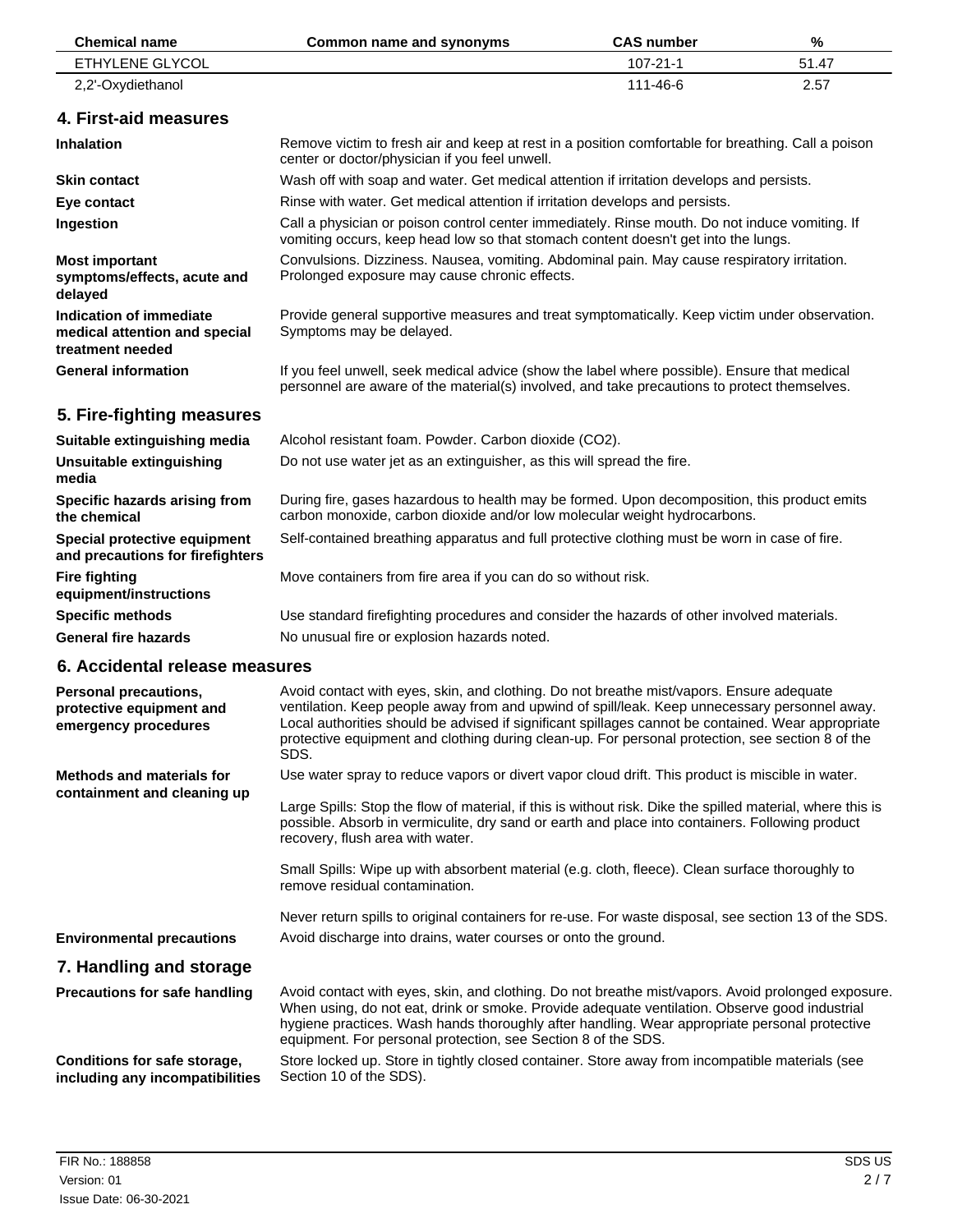### **8. Exposure controls/personal protection**

#### **Occupational exposure limits**

The following constituents are the only constituents of the product which have a PEL, TLV or other recommended exposure limit. At this time, the other constituents have no known exposure limits.

| <b>US. ACGIH Threshold Limit Values</b><br><b>Components</b> | <b>Type</b>                                                                                                                                                                                                                                                                                                                                               | Value    | Form                |
|--------------------------------------------------------------|-----------------------------------------------------------------------------------------------------------------------------------------------------------------------------------------------------------------------------------------------------------------------------------------------------------------------------------------------------------|----------|---------------------|
| ETHYLENE GLYCOL (CAS<br>$107 - 21 - 1$                       | <b>STEL</b>                                                                                                                                                                                                                                                                                                                                               | 10 mg/m3 | Aerosol, inhalable. |
|                                                              |                                                                                                                                                                                                                                                                                                                                                           | 50 ppm   | Vapor fraction      |
|                                                              | <b>TWA</b>                                                                                                                                                                                                                                                                                                                                                | 25 ppm   | Vapor fraction      |
| <b>Components</b>                                            | US. Workplace Environmental Exposure Level (WEEL) Guides<br><b>Type</b>                                                                                                                                                                                                                                                                                   | Value    |                     |
| 2,2'-Oxydiethanol (CAS<br>$111 - 46 - 6$                     | <b>TWA</b>                                                                                                                                                                                                                                                                                                                                                | 10 mg/m3 |                     |
| <b>Biological limit values</b>                               | No biological exposure limits noted for the ingredient(s).                                                                                                                                                                                                                                                                                                |          |                     |
| Appropriate engineering<br>controls                          | Use adequate ventilation to control airborne concentrations below the exposure limits/quidelines. If<br>user operations generate a vapor, dust and/or mist, use process enclosure, appropriate local<br>exhaust ventilation, or other engineering controls to control airborne levels below the<br>recommended exposure limits/guidelines.                |          |                     |
|                                                              | Individual protection measures, such as personal protective equipment                                                                                                                                                                                                                                                                                     |          |                     |
| <b>Eye/face protection</b>                                   | Wear safety glasses with side shields (or goggles).                                                                                                                                                                                                                                                                                                       |          |                     |
| <b>Skin protection</b>                                       |                                                                                                                                                                                                                                                                                                                                                           |          |                     |
| <b>Hand protection</b>                                       | Suitable chemical protective gloves should be worn when the potential exists for skin exposure.<br>The choice of an appropriate glove does not only depend on its material but also on other quality<br>features and is different from one producer to the other. Protective gloves are recommended.<br>Polyvinyl chloride (PVC). Rubber gloves. Nitrile. |          |                     |
| Other                                                        | Wear appropriate chemical resistant clothing if applicable.                                                                                                                                                                                                                                                                                               |          |                     |
| <b>Respiratory protection</b>                                | If engineering controls do not maintain airborne concentrations to a level which is adequate to<br>protect worker health, an approved respirator must be worn. Respirator selection, use and<br>maintenance should be in accordance with the requirements of OSHA Respiratory Protection<br>Standard 29 CFR 1910.134 and/or Canadian Standard CSA Z94.4.  |          |                     |
| <b>Thermal hazards</b>                                       | Wear appropriate thermal protective clothing, when necessary.                                                                                                                                                                                                                                                                                             |          |                     |
| <b>General hygiene</b><br>considerations                     | Always observe good personal hygiene measures, such as washing after handling the material<br>and before eating, drinking, and/or smoking. Routinely wash work clothing and protective<br>equipment to remove contaminants.                                                                                                                               |          |                     |

### **9. Physical and chemical properties**

| Appearance                                   |                              |
|----------------------------------------------|------------------------------|
| <b>Physical state</b>                        | Liquid.                      |
| Form                                         | Liquid.                      |
| Color                                        | Green.                       |
| Odor                                         | Not established.             |
| <b>Odor threshold</b>                        | Not available.               |
| рH                                           | 10.5                         |
| Melting point/freezing point                 | Not available.               |
| Initial boiling point and boiling<br>range   | 226.4 °F (108 °C)            |
| <b>Flash point</b>                           | $>$ 249.8 °F ( $>$ 121.0 °C) |
| <b>Evaporation rate</b>                      | Not available.               |
| Flammability (solid, gas)                    | Not applicable.              |
| Upper/lower flammability or explosive limits |                              |
| Explosive limit - lower (%)                  | $3.2 \%$ V/V                 |

**Explosive limit - upper (%)** 15.3 % v/v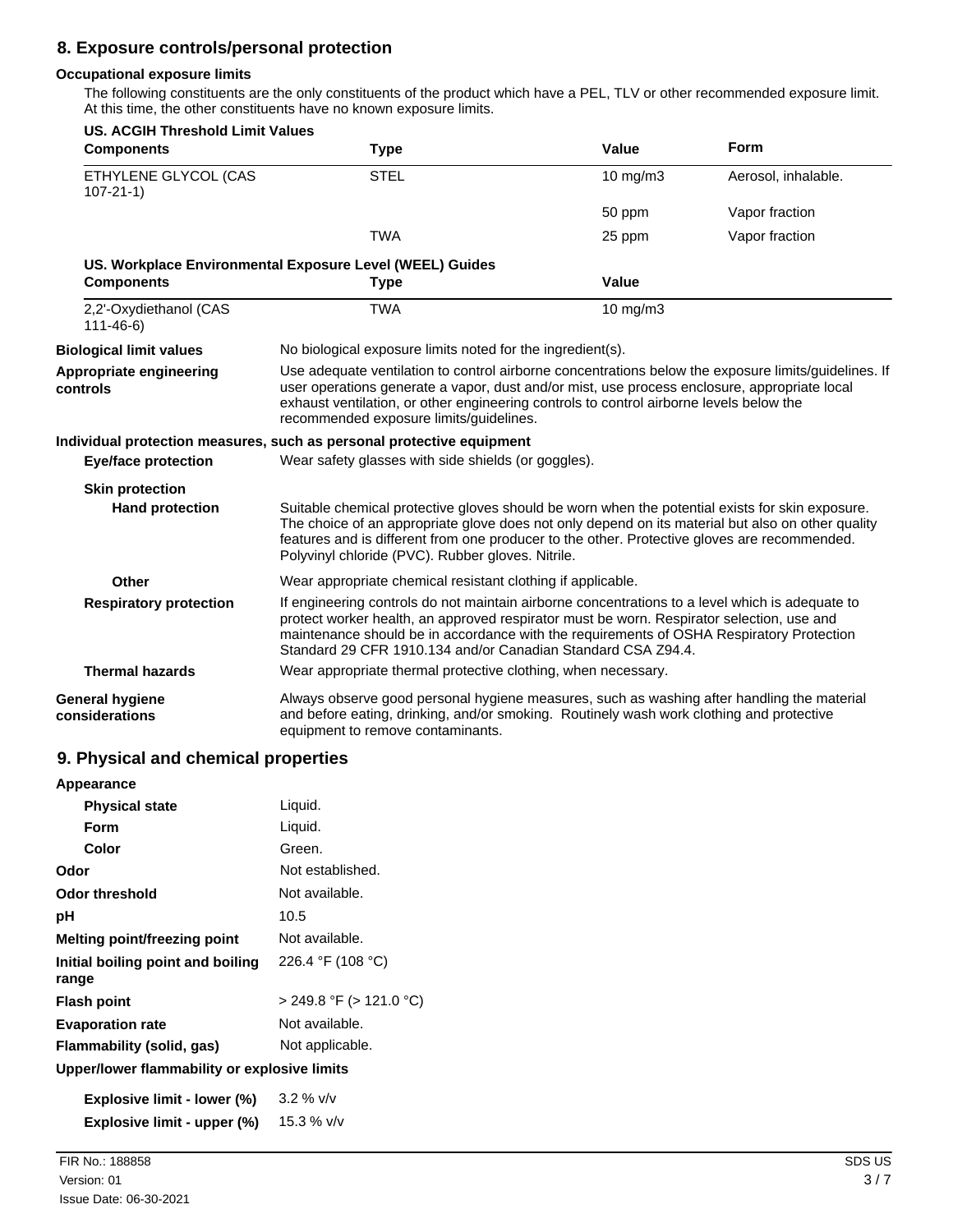| Vapor pressure                                    | 23.33 hPa @ 20°C                                                                              |
|---------------------------------------------------|-----------------------------------------------------------------------------------------------|
| Vapor density                                     | Not available.                                                                                |
| <b>Relative density</b>                           | $1.083$ (Water=1)                                                                             |
| Relative density temperature                      | 60.01 °F (15.56 °C)                                                                           |
| Solubility(ies)                                   |                                                                                               |
| Solubility (water)                                | Soluble                                                                                       |
| <b>Partition coefficient</b><br>(n-octanol/water) | Not available.                                                                                |
| <b>Auto-ignition temperature</b>                  | Not available.                                                                                |
| Decomposition temperature                         | Not available.                                                                                |
| Viscosity                                         | Not available.                                                                                |
| 10. Stability and reactivity                      |                                                                                               |
| <b>Reactivity</b>                                 | The product is stable and non-reactive under normal conditions of use, storage and transport. |
| <b>Chemical stability</b>                         | Material is stable under normal conditions.                                                   |
| <b>Possibility of hazardous</b>                   | No dangerous reaction known under conditions of normal use.                                   |

Avoid temperatures exceeding the decomposition temperature. Contact with incompatible materials. **Conditions to avoid Incompatible materials** Strong oxidizing agents. Upon decomposition, this product emits carbon monoxide, carbon dioxide and/or low molecular weight hydrocarbons. **Hazardous decomposition products**

### **11. Toxicological information**

#### **Information on likely routes of exposure**

| <b>Inhalation</b>                                                                  | May cause irritation to the respiratory system. May cause damage to organs through prolonged or<br>repeated exposure by inhalation. Prolonged inhalation may be harmful. |
|------------------------------------------------------------------------------------|--------------------------------------------------------------------------------------------------------------------------------------------------------------------------|
| <b>Skin contact</b>                                                                | Based on available data, the classification criteria are not met.                                                                                                        |
| Eye contact                                                                        | Based on available data, the classification criteria are not met.                                                                                                        |
| Ingestion                                                                          | HARMFUL OR FATAL IF SWALLOWED.                                                                                                                                           |
| Symptoms related to the<br>physical, chemical and<br>toxicological characteristics | Convulsions. Dizziness. Nausea, vomiting. Abdominal pain. May cause respiratory irritation.                                                                              |

#### **Information on toxicological effects**

#### **Acute toxicity**

**reactions**

| <b>Components</b>                | <b>Species</b> | <b>Calculated/Test Results</b> |
|----------------------------------|----------------|--------------------------------|
| 2,2'-Oxydiethanol (CAS 111-46-6) |                |                                |
| <b>Acute</b>                     |                |                                |
| <b>Dermal</b>                    |                |                                |
| LD50                             | Rabbit         | 11890 mg/kg                    |
| Oral                             |                |                                |
| LD50                             | Cat            | 3300 mg/kg                     |
|                                  | Dog            | 9000 mg/kg                     |
|                                  | Guinea pig     | 8700 mg/kg                     |
|                                  |                | 14 g/kg                        |
|                                  | Mouse          | 26500 mg/kg                    |
|                                  |                | 23700 mg/kg                    |
|                                  |                | 13.3 g/kg                      |
|                                  | Rabbit         | 26.9 g/kg                      |
|                                  | Rat            | 16600 mg/kg                    |
|                                  |                | 12570 mg/kg                    |
|                                  |                | 15.6 g/kg                      |
|                                  |                |                                |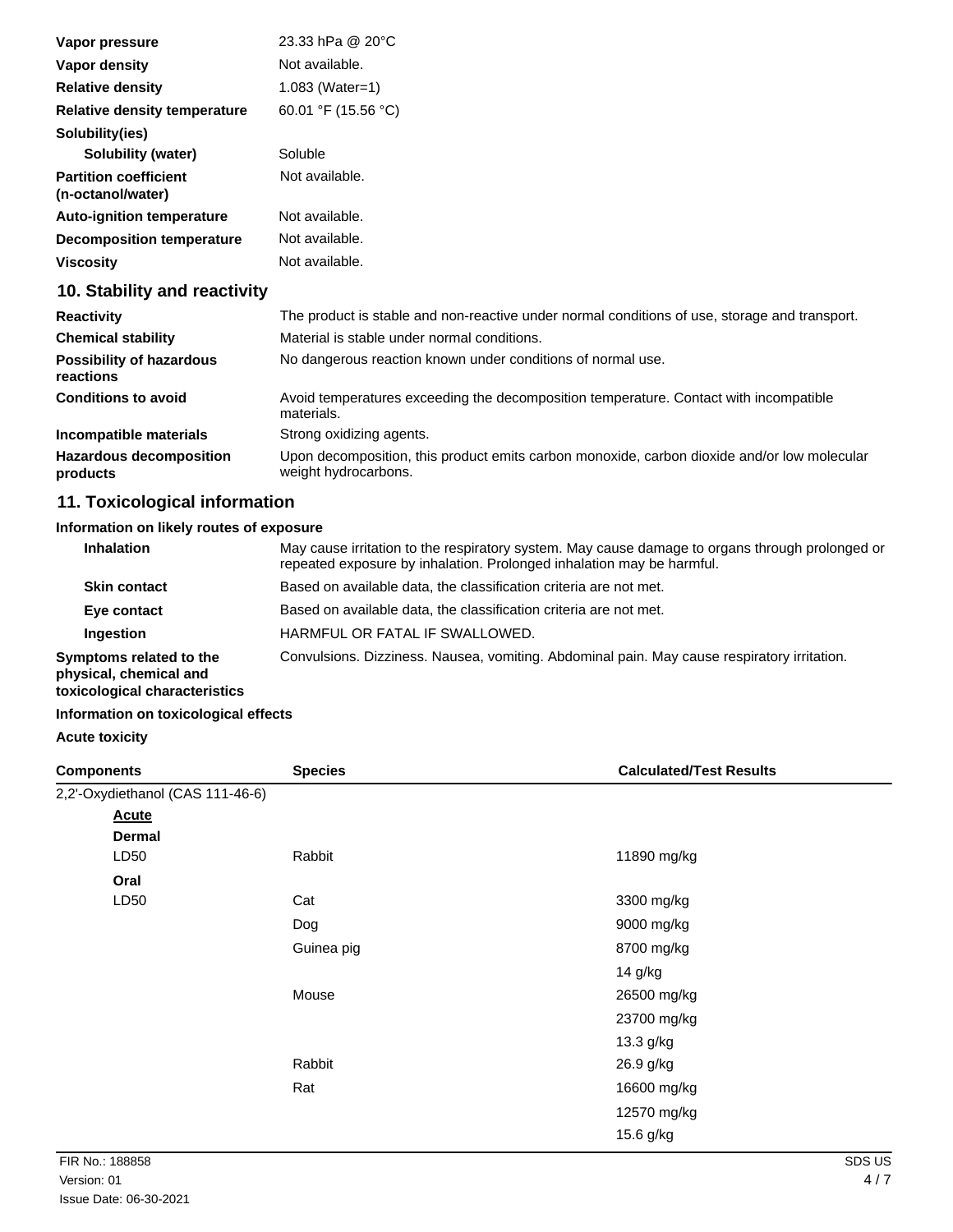| <b>Components</b>                                     | <b>Species</b>                                                                                                                                        | <b>Calculated/Test Results</b> |
|-------------------------------------------------------|-------------------------------------------------------------------------------------------------------------------------------------------------------|--------------------------------|
| Other                                                 |                                                                                                                                                       |                                |
| LD50                                                  | Mouse                                                                                                                                                 | 22500 mg/kg                    |
|                                                       |                                                                                                                                                       | 9.6 g/kg                       |
|                                                       | Rabbit                                                                                                                                                | 2000 mg/kg                     |
|                                                       | Rat                                                                                                                                                   | 18800 mg/kg                    |
|                                                       |                                                                                                                                                       | 7700 mg/kg                     |
|                                                       |                                                                                                                                                       | 18.8 g/kg                      |
|                                                       |                                                                                                                                                       | 8.9 g/kg                       |
|                                                       |                                                                                                                                                       | 7.7 g/kg                       |
| ETHYLENE GLYCOL (CAS 107-21-1)                        |                                                                                                                                                       |                                |
| <u>Acute</u>                                          |                                                                                                                                                       |                                |
| Dermal                                                |                                                                                                                                                       |                                |
| LD50                                                  | Rabbit                                                                                                                                                | 9530 mg/kg                     |
| Oral                                                  |                                                                                                                                                       |                                |
| LD50                                                  | Cat                                                                                                                                                   | 1650 mg/kg                     |
|                                                       | Dog                                                                                                                                                   | $> 8.81$ g/kg                  |
|                                                       |                                                                                                                                                       | 5500 mg/kg                     |
|                                                       | Guinea pig                                                                                                                                            | 8.2 g/kg                       |
|                                                       | Mouse                                                                                                                                                 | 14.6 g/kg                      |
|                                                       | Rat                                                                                                                                                   | 5.89 g/kg                      |
| Other                                                 |                                                                                                                                                       |                                |
| LD50                                                  | Mouse                                                                                                                                                 | 10 g/kg                        |
|                                                       |                                                                                                                                                       | 5.8 g/kg                       |
|                                                       | Rat                                                                                                                                                   | 5010 mg/kg                     |
|                                                       |                                                                                                                                                       | 3260 mg/kg                     |
|                                                       |                                                                                                                                                       | 2800 mg/kg                     |
| <b>Skin corrosion/irritation</b>                      | Prolonged skin contact may cause temporary irritation.                                                                                                |                                |
| Serious eye damage/eye<br>irritation                  | Direct contact with eyes may cause temporary irritation.                                                                                              |                                |
| Respiratory or skin sensitization                     |                                                                                                                                                       |                                |
| <b>Respiratory sensitization</b>                      | Not a respiratory sensitizer.                                                                                                                         |                                |
| <b>Skin sensitization</b>                             | This product is not expected to cause skin sensitization.                                                                                             |                                |
| Germ cell mutagenicity                                | No data available to indicate product or any components present at greater than 0.1% are<br>mutagenic or genotoxic.                                   |                                |
| Carcinogenicity                                       | Not classifiable as to carcinogenicity to humans.                                                                                                     |                                |
| Not listed.                                           | IARC Monographs. Overall Evaluation of Carcinogenicity                                                                                                |                                |
|                                                       | OSHA Specifically Regulated Substances (29 CFR 1910.1001-1053)                                                                                        |                                |
| Not listed.                                           |                                                                                                                                                       |                                |
| <b>Reproductive toxicity</b>                          | Components in this product have been shown to cause birth defects and reproductive disorders in<br>laboratory animals.                                |                                |
| Specific target organ toxicity -<br>single exposure   | May cause respiratory irritation.                                                                                                                     |                                |
| Specific target organ toxicity -<br>repeated exposure | Causes damage to organs through prolonged or repeated exposure. Blood. Central nervous<br>system. Heart. Lungs. Kidneys.                              |                                |
| <b>Aspiration hazard</b>                              | If aspirated into lungs during swallowing or vomiting, may cause chemical pneumonia, pulmonary<br>injury or death.                                    |                                |
| <b>Chronic effects</b>                                | Prolonged inhalation may be harmful. Causes damage to organs through prolonged or repeated<br>exposure. Prolonged exposure may cause chronic effects. |                                |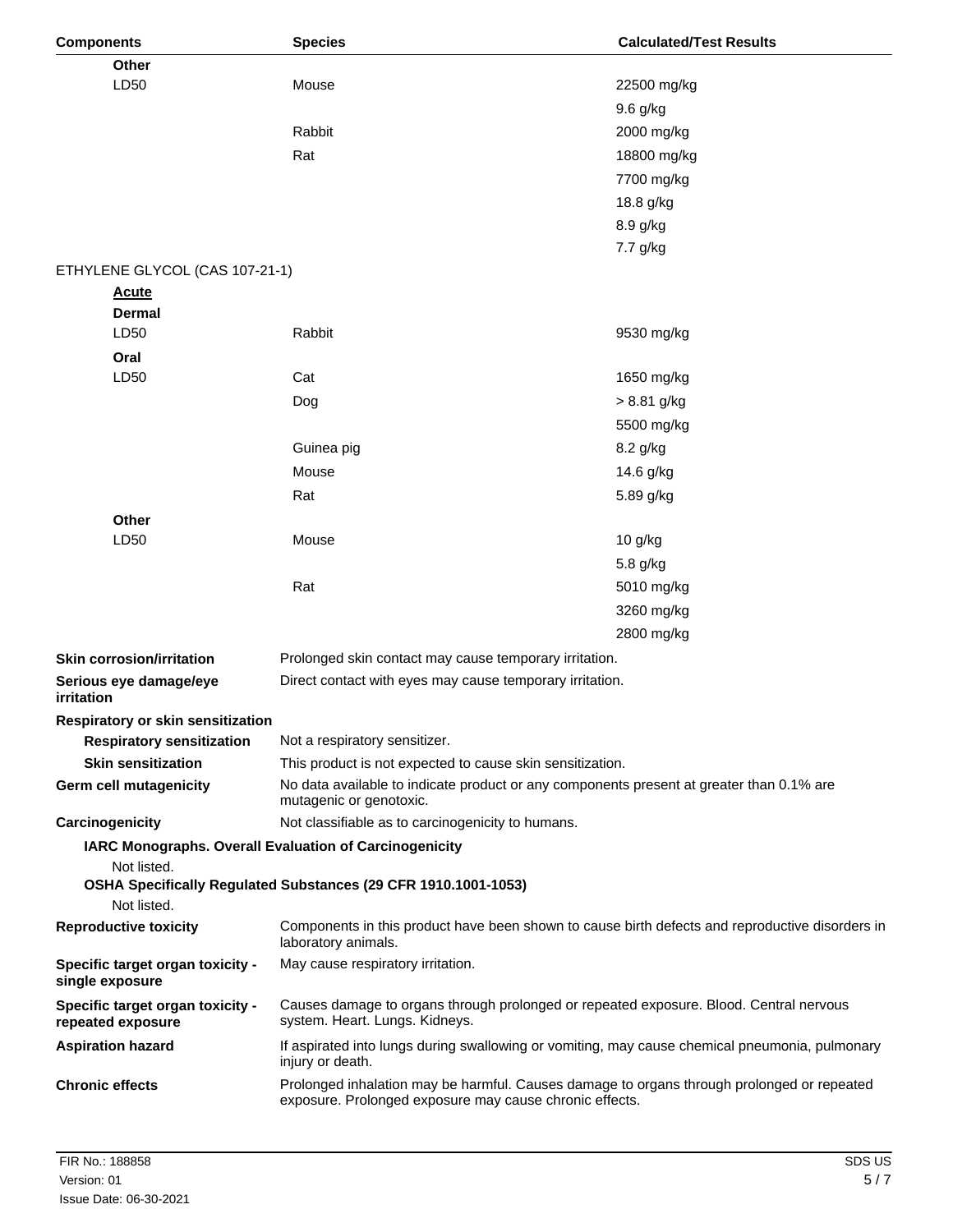### **12. Ecological information**

#### **Ecotoxicity**

The product is not classified as environmentally hazardous. However, this does not exclude the possibility that large or frequent spills can have a harmful or damaging effect on the environment.

| <b>Ecotoxicity</b> |  |  |
|--------------------|--|--|
|--------------------|--|--|

| <b>Components</b>                                                    |                                                                                                                                                                                             | <b>Species</b>                                                                               | <b>Calculated/Test Results</b> |
|----------------------------------------------------------------------|---------------------------------------------------------------------------------------------------------------------------------------------------------------------------------------------|----------------------------------------------------------------------------------------------|--------------------------------|
| 2,2'-Oxydiethanol (CAS 111-46-6)                                     |                                                                                                                                                                                             |                                                                                              |                                |
| <b>Aquatic</b>                                                       |                                                                                                                                                                                             |                                                                                              |                                |
| Fish                                                                 | <b>LC50</b>                                                                                                                                                                                 | Western mosquitofish (Gambusia affinis) > 32000 mg/l, 96 hours                               |                                |
| ETHYLENE GLYCOL (CAS 107-21-1)                                       |                                                                                                                                                                                             |                                                                                              |                                |
| <b>Aquatic</b>                                                       |                                                                                                                                                                                             |                                                                                              |                                |
| Fish                                                                 | <b>LC50</b>                                                                                                                                                                                 | Fathead minnow (Pimephales promelas) 8050 mg/l, 96 hours                                     |                                |
| <b>Persistence and degradability</b>                                 |                                                                                                                                                                                             | No data is available on the degradability of any ingredients in the mixture.                 |                                |
| <b>Bioaccumulative potential</b>                                     |                                                                                                                                                                                             |                                                                                              |                                |
| Partition coefficient n-octanol / water (log Kow)<br>ETHYLENE GLYCOL |                                                                                                                                                                                             | $-1.36$                                                                                      |                                |
| <b>Mobility in soil</b>                                              |                                                                                                                                                                                             | No data available. This product is miscible in water and may not disperse in soil.           |                                |
| Other adverse effects                                                | No other adverse environmental effects (e.g. ozone depletion, photochemical ozone creation<br>potential, endocrine disruption, global warming potential) are expected from this component.  |                                                                                              |                                |
| 13. Disposal considerations                                          |                                                                                                                                                                                             |                                                                                              |                                |
| <b>Disposal instructions</b>                                         | Collect and reclaim or dispose in sealed containers at licensed waste disposal site. Dispose of<br>contents/container in accordance with local/regional/national/international regulations. |                                                                                              |                                |
| <b>Local disposal regulations</b>                                    |                                                                                                                                                                                             | Dispose in accordance with all applicable regulations.                                       |                                |
| Hazardous waste code                                                 | disposal company.                                                                                                                                                                           | The waste code should be assigned in discussion between the user, the producer and the waste |                                |

Dispose of in accordance with local regulations. Empty containers or liners may retain some product residues. This material and its container must be disposed of in a safe manner (see: Disposal instructions). **Waste from residues / unused products**

Since emptied containers may retain product residue, follow label warnings even after container is emptied. Empty containers should be taken to an approved waste handling site for recycling or disposal. **Contaminated packaging**

### **14. Transport information**

#### **DOT**

Not regulated as dangerous goods.

#### **IATA**

Not regulated as dangerous goods.

#### **IMDG**

Not regulated as dangerous goods.

**Transport in bulk according to** Not established. **Annex II of MARPOL 73/78 and the IBC Code**

### **15. Regulatory information**

```
This product is a "Hazardous Chemical" as defined by the OSHA Hazard Communication
                                 Standard, 29 CFR 1910.1200.
US federal regulations
```
#### **Toxic Substances Control Act (TSCA)**

**TSCA Section 12(b) Export Notification (40 CFR 707, Subpt. D)**

Not regulated.

**CERCLA Hazardous Substance List (40 CFR 302.4)**

### ETHYLENE GLYCOL (CAS 107-21-1) Listed.

#### **SARA 304 Emergency release notification**

Not regulated.

#### **OSHA Specifically Regulated Substances (29 CFR 1910.1001-1053)**

Not listed.